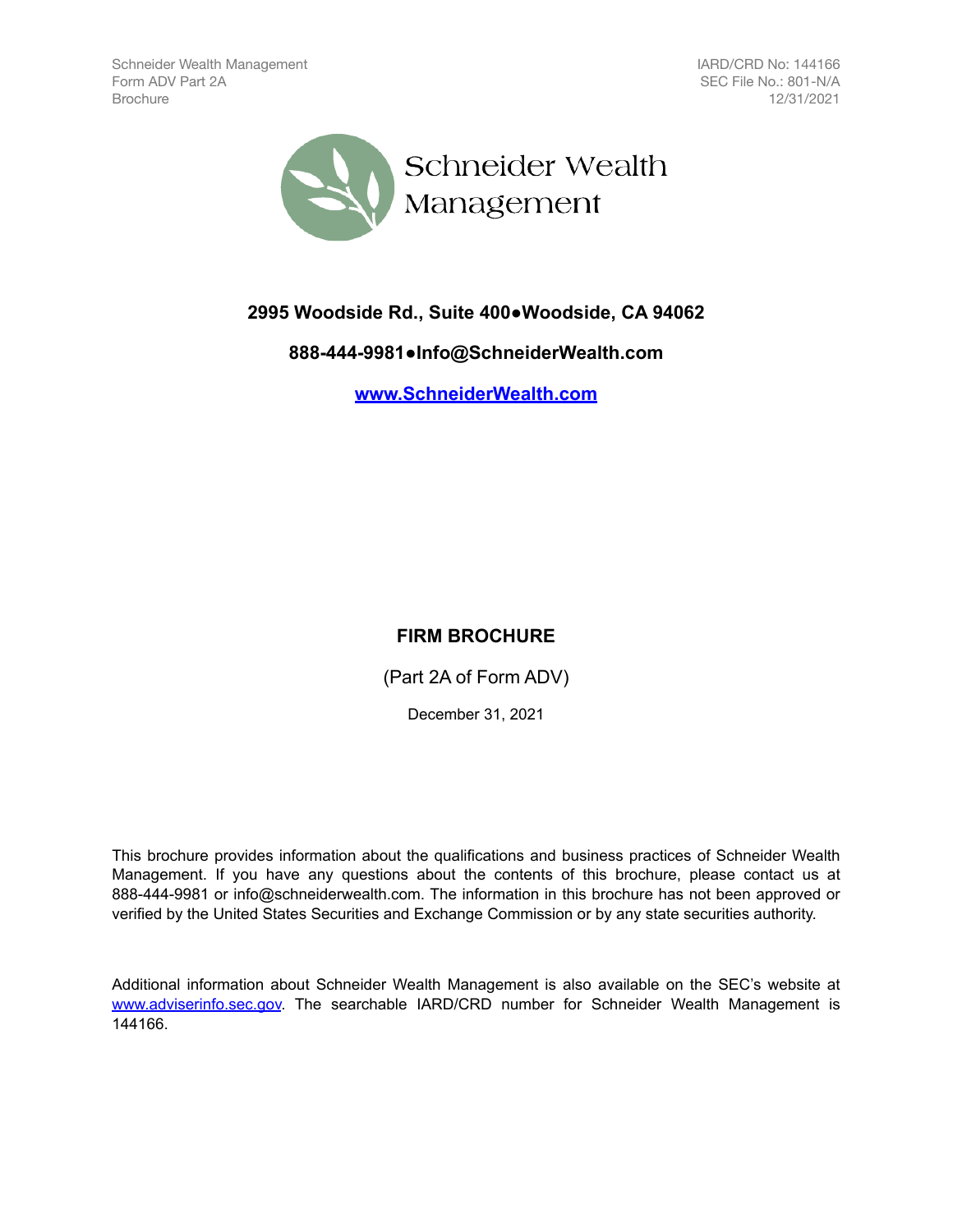Schneider Wealth Management is a Registered Investment Adviser. Registration with the United States Securities and Exchange Commission or any state securities authority does not imply a certain level of skill or training.

### *Material Changes*

#### **Annual Update**

The Material Changes sections of this brochure will be updated annually when material changes occur since the previous release of the Firm Brochure.

#### **Material Changes Since the Last Update**

None

#### **Full Brochure Available**

Whenever you would like to receive a complete copy of our Firm Brochure, please contact us by telephone at 888-444-9981 or by email at info@schneiderwealth.com.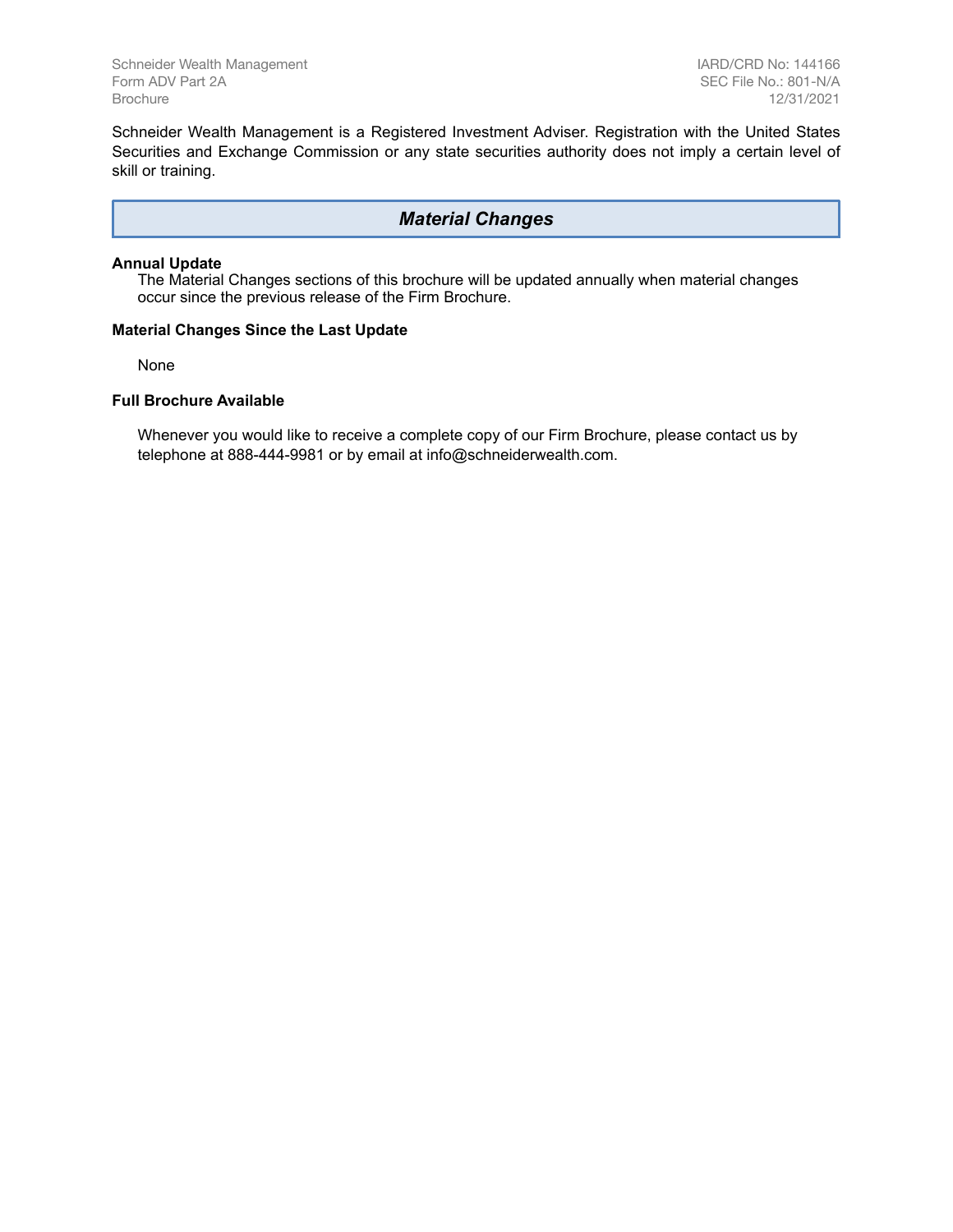# **Table of Contents**

| <b>Advisory Business</b>                                              | 4  |
|-----------------------------------------------------------------------|----|
| Fees and Compensation                                                 | 5  |
| Performance-Based Fees and Side-By-Side Management                    | 7  |
| <b>Types of Clients</b>                                               | 8  |
| Methods of Analysis, Investment Strategies and Risk of Loss           | 9  |
| Disciplinary Information                                              | 10 |
| Other Financial Industry Activities and Affiliations                  | 11 |
| Participation or Interest in Client Transactions and Personal Trading | 12 |
| <b>Brokerage Practices</b>                                            | 13 |
| <b>Review of Accounts</b>                                             | 16 |
| <b>Client Referrals and Other Compensation</b>                        | 17 |
| Custody                                                               | 18 |
| <b>Investment Discretion</b>                                          | 19 |
| <b>Voting Client Securities</b>                                       | 20 |
| <b>Financial Information</b>                                          | 21 |
| Requirements for State-Registered Advisers                            | 22 |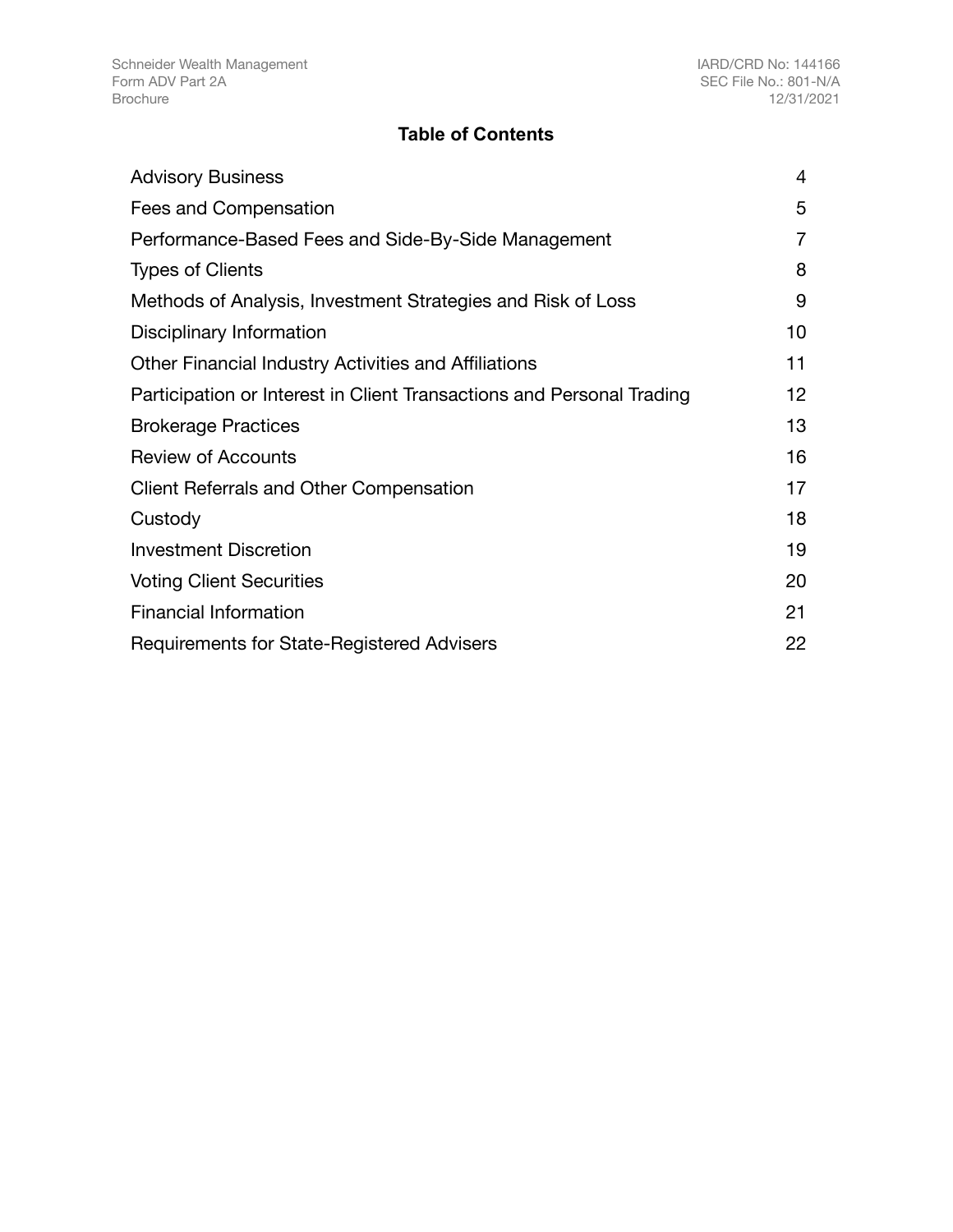IARD/CRD No: 144166 SEC File No.: 801-N/A 12/31/2021

Form ADV Part2A, Item 4

## <span id="page-3-0"></span>**Advisory Business**

#### **Firm Description**

Founded in 2007 by Meredith Schneider, Schneider Wealth Management ("SWM") is a fee-only independent financial services firm providing portfolio management and financial planning to individuals, couples, and families. The firm is registered as a Registered Investment Advisor.

The firm's compensation is solely from fees paid directly by clients. The firm does not receive commission based on the client's purchase of any financial product, including insurance. No commissions in any form are accepted. No referral fees are paid or accepted.

Assets under the direct management of SWM are held by independent custodians, including Charles Schwab and/or others in the client's name.

#### **Principal Owner**

Meredith Schneider who has directly advised clients since 1998 is the principal owner. There are no intermediate subsidiaries.

#### **Advisory Services***:*

Schneider Wealth Management provides wealth management. SWM works with clients to define financial objectives and to develop strategies for reaching those objectives. Comprehensive wealth management can include the following:

- Financial Planning which can include retirement and education funding analysis
- Asset Management which can include portfolio recommendations as well as implementation<br>• Estate Plan Beview
- Estate Plan Review<br>• Pick Management E
- Risk Management Review

#### **Tailored Relationship**

All financial plans and portfolios are personalized for each client. Any client may place restrictions on investment in any type of security. This must be done in writing and be signed by the client and SWM.

#### **Wrap Fee Programs**

SWM does not participate in Wrap Fee Programs.

#### **Managed Assets**

As of December 31, 2021 SWM manages approximately \$102,724,253 in discretionary assets.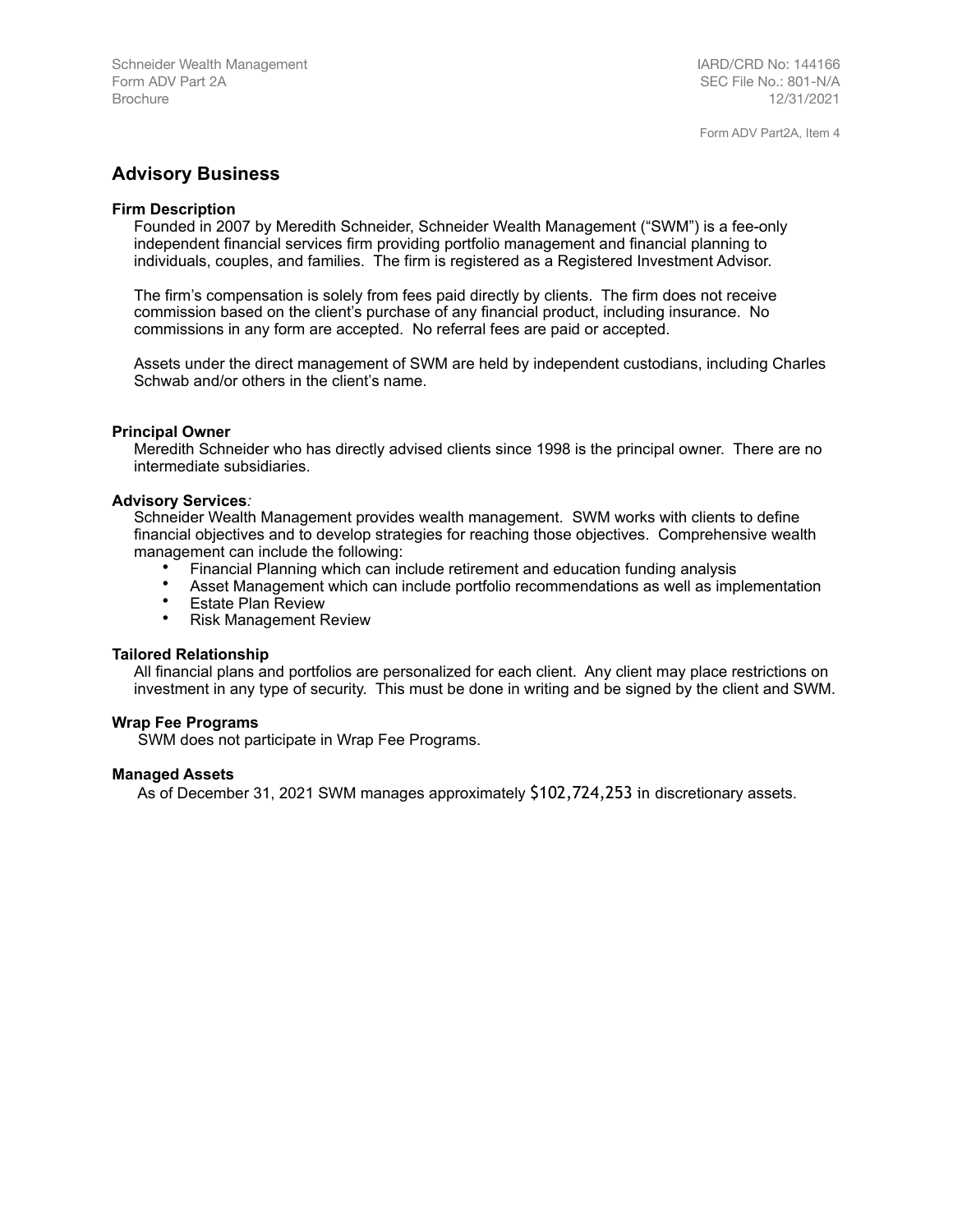## <span id="page-4-0"></span>**Fees and Compensation**

#### **Description**

#### Ongoing Investment Management Services and Financial Planning

Fees for accounts are based on an annual percentage of assets under management. The fees are applied to the account asset value on a pro-rated basis, billed quarterly in advance. The initial fee will be based upon the date the account is accepted for management by execution of the investment advisory contract by the Firm indicated by client's signature on Agreement.

The specific advisory fees are set forth in your Investment Advisory Agreement. Fees may vary based on the size of the account, complexity of the portfolio, extent of activity in the account or other reasons agreed upon by us and you as the client. In certain circumstances our fees may be negotiated.

#### Investment Consulting and Financial Planning Project Only

Clients may engage Schneider Wealth Management for the following on project basis:

- Comprehensive Financial Plan
- Asset Allocation<br>• Retirement Plan
- Retirement Plan<br>• Employee Stock
- **Employee Stock Option Analysis**
- Current Portfolio Recommendation
- Opinion on Current Investment Strategy/Advisor
- Education Funding Analysis
- Cash Flow Management<br>• Poview of Insurance Neo
- Review of Insurance Needs
- Real Estate Investment Analysis
- Mortgage and Refinance Evaluation
- **Estate Plan Review**

Project based fees typically range from about \$8150-\$11,850+ depending upon the service requested and scope of engagement. SWM will provide an estimate for services. Fees for services such as real time questions are billed at a rate of \$550 per hour.

Fees for other types of investment management consulting services are negotiable.

#### **Fee Billing**

Fees for asset management are payable in quarterly installments at the beginning of each quarter based on the net market value of the client's account based on the last day of the month prior. Advisor's fees will be invoiced to Client upon request, or in the absence of such request, paid directly to Advisor for each quarter in advance by Custodian from the Account upon submission of an invoice to the Custodian.

Fees for clients engaging only on a project basis are due upon receipt of electronic statement.

#### **Other Fees**

Custodians may charge transaction fees on the purchase or sales of certain mutual funds, stocks, bonds, and exchanged-traded funds. The transaction charges are usually relatively small and are incidental to the purchase or sale of a security. In some cases, custodians also charge monthly, quarterly or annual custody fees. Fees for custody are disclosed to clients when this type of arrangement is recommended.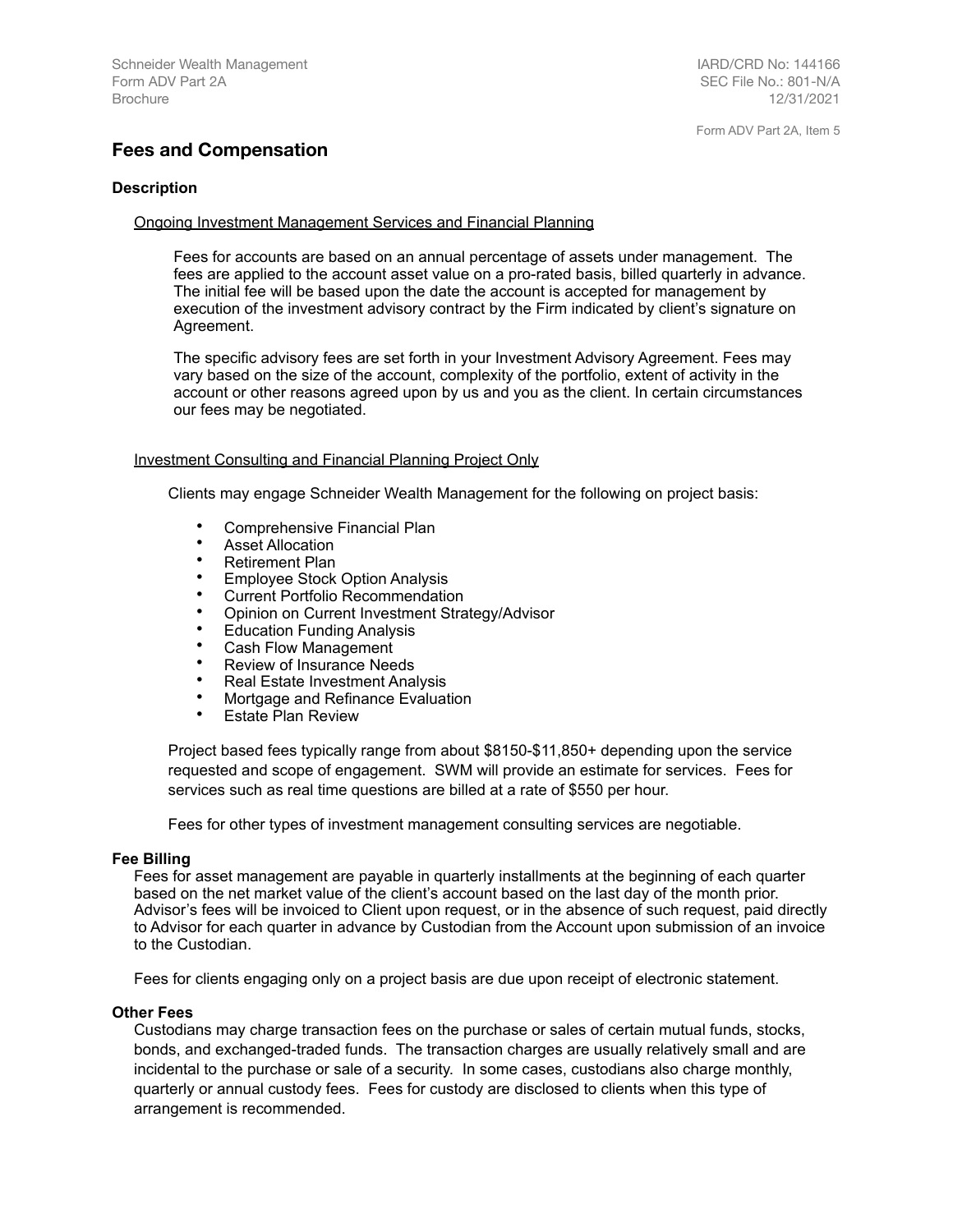Mutual fund and exchange traded funds generally charge a management fee for their services as investment managers. The management fee is included in the expense ration. Mutual fund fees may also include transaction charges for the purchase or sale of securities within the fund and may charge other fees as disclosed in the fund prospectus. These fees are in addition to the fees paid by the client to SWM.

Please see Item 12 - Brokerage to learn more about brokerage fees and costs.

#### **Advanced Billing and Termination of Agreement**

Asset Management Advisor's fees will be paid to Advisor for each quarter in advance.

Clients may terminate their agreement at any time by providing thirty (30) days written notice. Fees for partial quarters at the commencement or termination of the Agreement will be prorated based on the number of days the Account was open during the quarter and any unearned portion of prepaid fees will be refunded within 30 days.

#### **Compensation for Sales of Investment Products**

The firm's compensation is solely from fees paid directly by clients. The firm does not receive commission based on the client's purchase of any financial product, including insurance. No commissions in any form are accepted.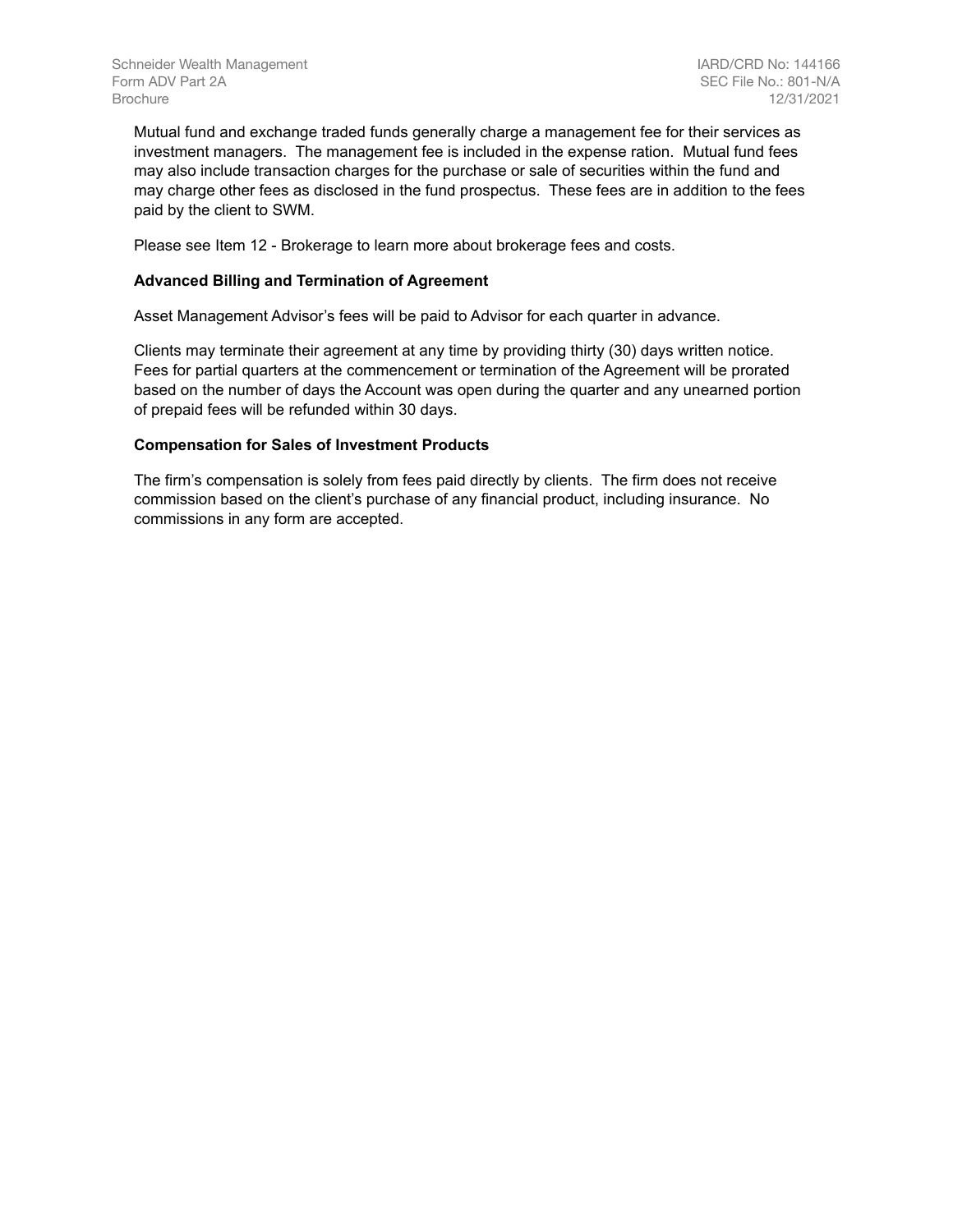## <span id="page-6-0"></span>**Performance-Based Fees and Side-By-Side Management**

#### **Sharing of Capital Gains**

Schneider Wealth Management does not use a performance-based fee structure because of the potential conflict of interest. Performance-based compensation may create an incentive for the advisor to recommend an investment that may carry a higher degree of risk to the client. However, the nature of asset-based fees allows SWM to participate in the growth of client's wealth. This also means that our fees can decline when the client's portfolio declines in value.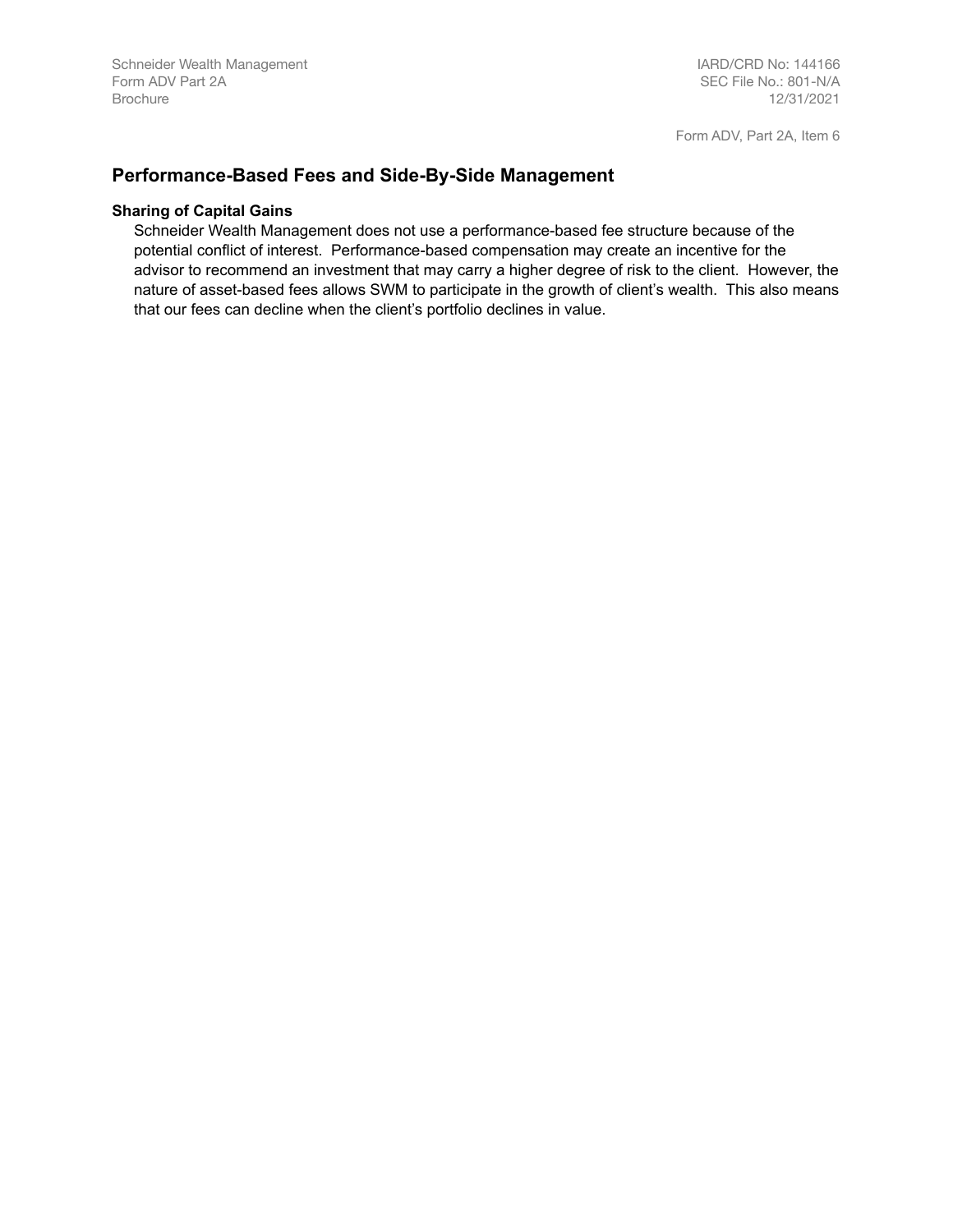IARD/CRD No: 144166 SEC File No.: 801-N/A 12/31/2021

Form ADV Part 2A, Item 7

# <span id="page-7-0"></span>**Types of Clients**

#### **Description**

Schneider Wealth Management generally provides investment advice to individuals, couples, and families. Advice may extend to entities related to the client such as small businesses and charitable organizations, including foundations and endowments. Client relationships vary in scope and length of service.

SWM does not impose a minimum dollar value of assets.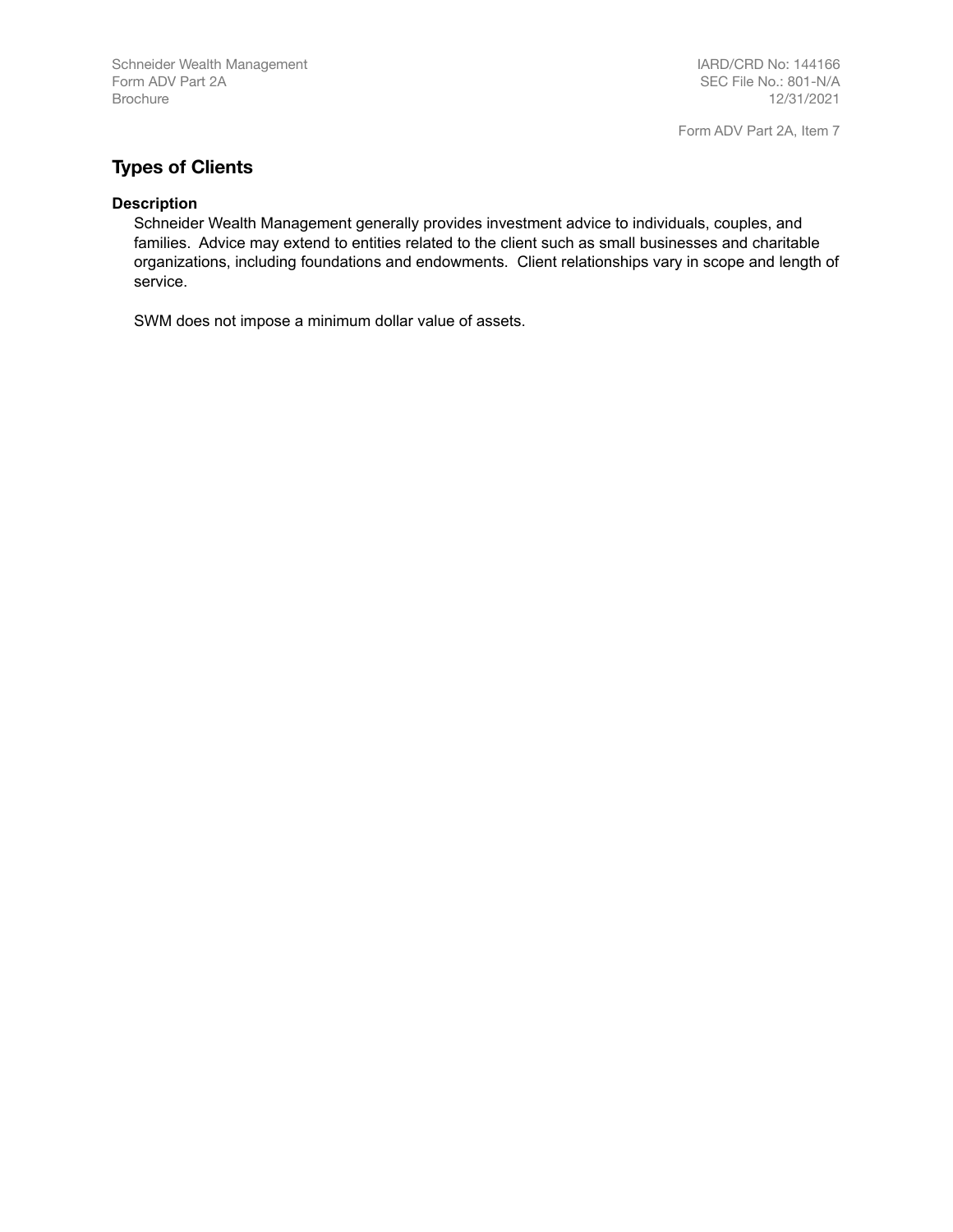## <span id="page-8-0"></span>**Methods of Analysis, Investment Strategies and Risk of Loss**

#### **Methods of Analysis**

SWM uses many different sources of information to include Morningstar reports, fund prospectuses, S&P Reports, financial magazines, research materials prepared by others, filings with the Securities and Exchange Commission, and annual reports. Meredith Schneider also attends off-site visits with fund and portfolio mangers, conference calls, and industry conferences.

#### **Investment Strategies**

The primary investment strategy we use for client accounts is strategic diversified asset allocation. Portfolios are generally globally diversified. We may also at times recommend unrelated, third party investment managers who have a greater expertise in certain disciplines when appropriate for the client.

The investment strategy for a specific client is based upon the client's objectives, income needs, risk tolerance, and tax situation as stated by the client during consultations. The client may change these objectives at any time. The client's goals and objectives are recorded during meetings and via correspondence with the client. Each client portfolio is constructed solely for that client. We do not utilize composites to illustrate results.

Client account with similar investment objectives and asset allocation goals may own the same or different securities.

#### **Risk of Loss**

All investment programs have certain risks that are borne by the investor. Our investment approach keeps the risk of loss in mind. However, as with all investments, clients face investment risks including the following: Loss of Principal Risk, Interest-rate Risk, Market Risk, Inflation Risk, Currency Risk, Reinvestment Risk, Business Risk, Liquidity Risk, and Financial Risk.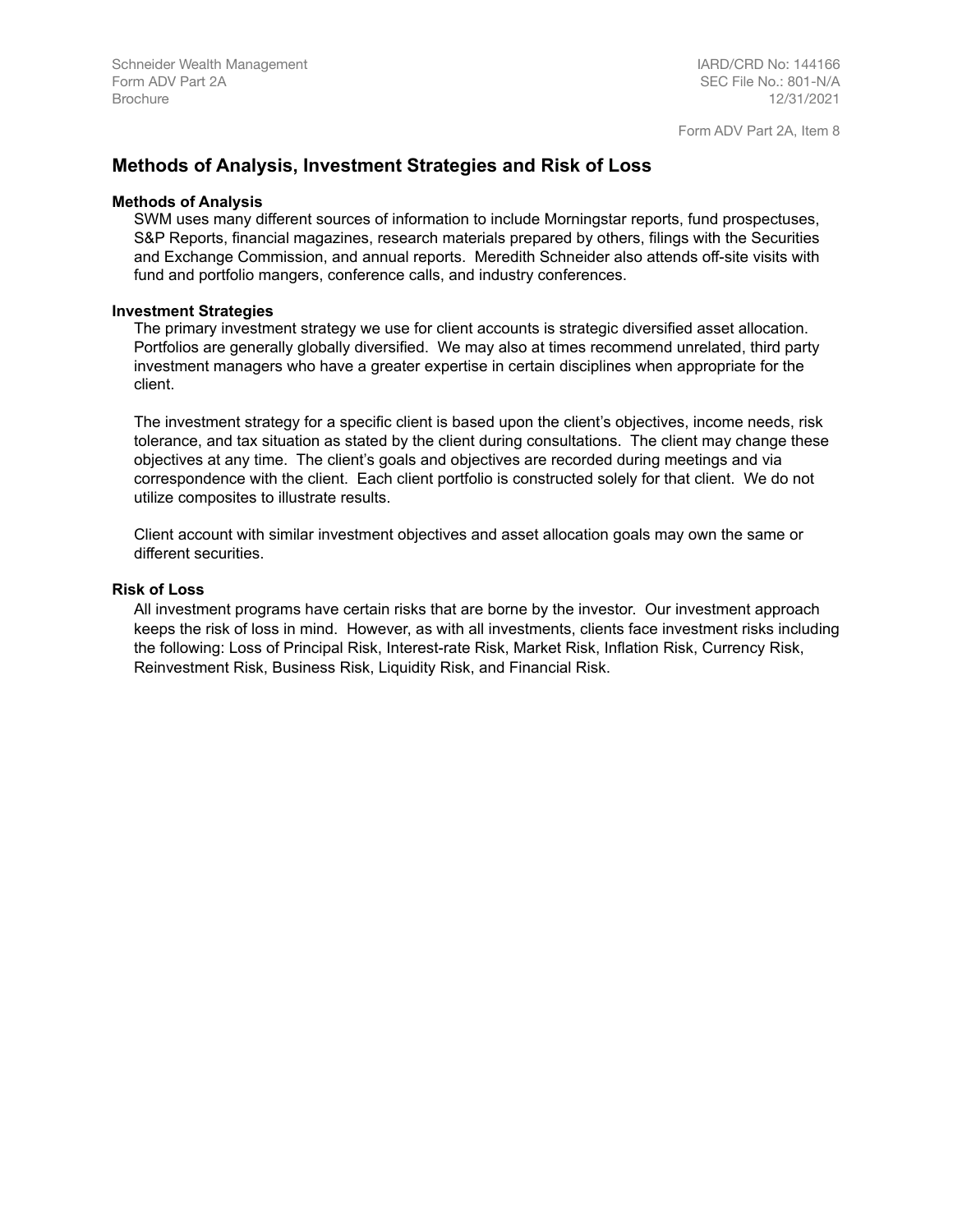# <span id="page-9-0"></span>**Disciplinary Information**

#### **Legal and Disciplinary**

The firm and its employees have not been involved in any legal or disciplinary events related to past or present activities.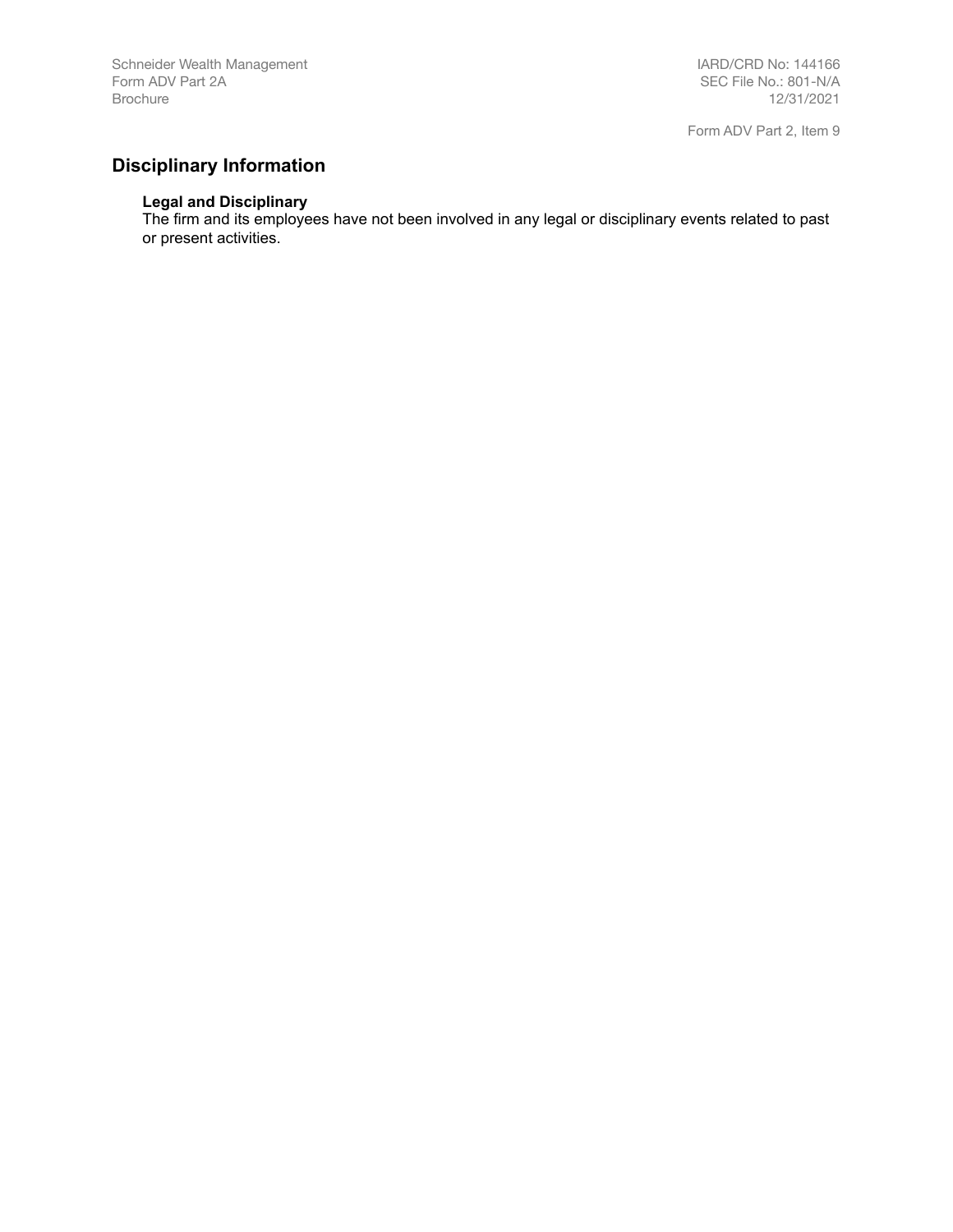## <span id="page-10-0"></span>**Other Financial Industry Activities and Affiliations**

#### **Activities**

Schneider Wealth Management does not participate in any other industry business activities.

#### **Affiliations**

Schneider Wealth Management does not have arrangements that are material to its advisory business or its clients with any related person. We may at times recommend unrelated, third party investment managers or other advisors who have a greater expertise in certain disciplines when appropriate for the client; we do not receive any compensation for the recommendation or selection of these investment advisors.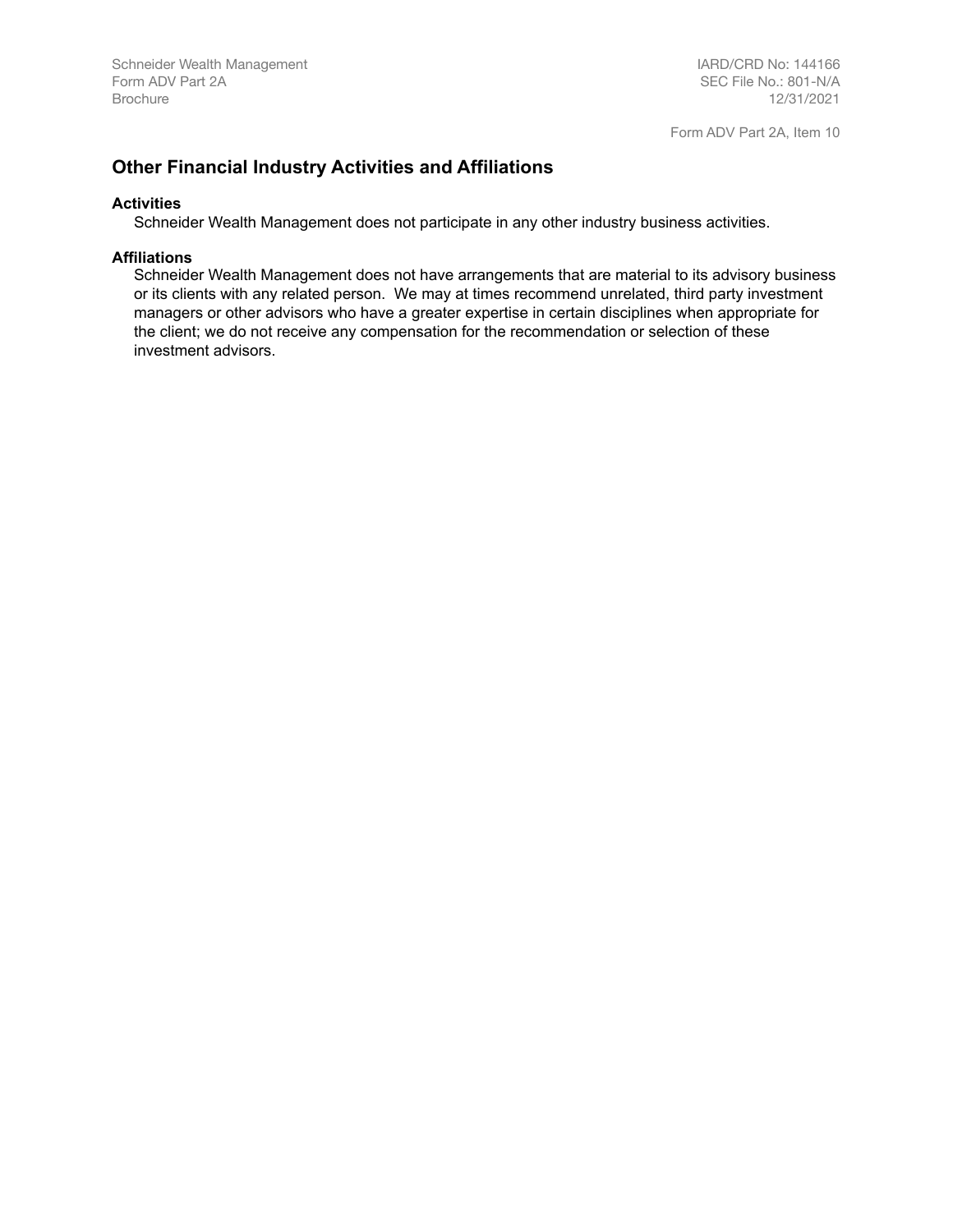Form ADV Part 2A, Item 11

## <span id="page-11-0"></span>**Participation or Interest in Client Transactions and Personal Trading**

#### **Participation or Interest in Client Transactions**

SWM may trade in the same securities traded for clients. However, it is the policy of SWM not to give preference to orders for personnel associated with the Firm regarding such trading. SWM and/or its employees may personally invest in the same securities that are purchased for client accounts and may own securities that are subsequently purchased for client accounts.

From time to time, trading by SWM and/or its employees in particular securities may be restricted in recognition of impending investment decisions on behalf of clients. If purchased or sold on different days, it is possible that SWM and/or its employees' personal transactions may be executed at more favorable prices than were obtained for clients.

Conversely, SWM and/or its employees may liquidate a security position which is held both for their own account and for the accounts of SWM clients, sometimes in advance of clients. This occurs when personal considerations (i.e. liquidity needs, tax-planning, industry/sector weightings) deem a stock sale necessary for individual financial planning reasons. If the security subsequently falls in price, these personal transactions could be viewed as creating a conflict of interest.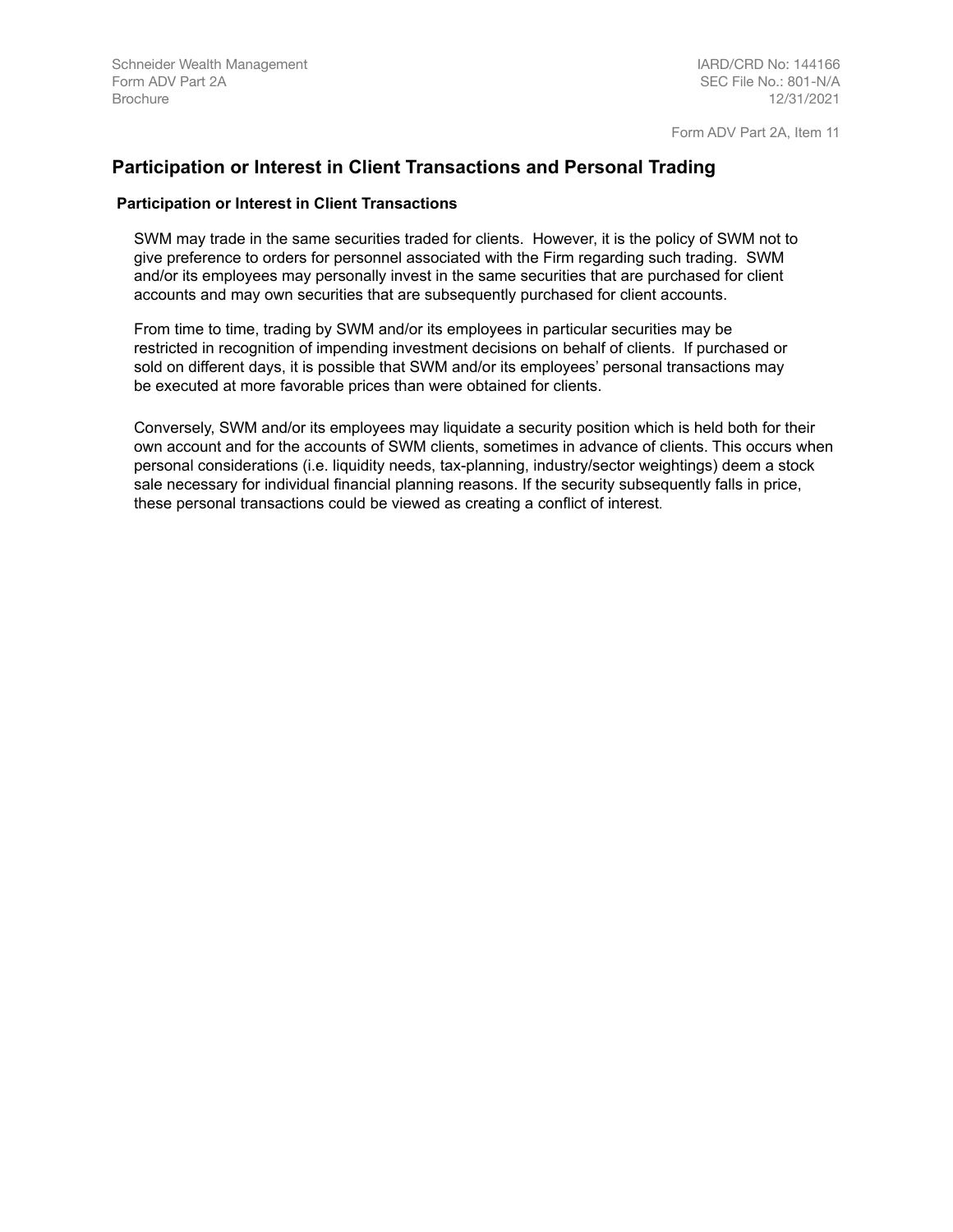## <span id="page-12-0"></span>**Brokerage Practices**

#### **Selecting Brokerage Firms**

Schneider Wealth Management does not have any affiliation with product sales firms. Specific custodian recommendations are made to clients based on their needs for such services. SWM recommends custodians based on the proven integrity and financial responsibility of the firm, best execution of orders at reasonable commission rates, and the quality of client service. SWM may recommend a custodian; however, there is no requirement that a client follow the recommendation.

#### **The Custodian and Brokers We Use**

SWM does not maintain custody of your assets, although we may be deemed o have custody of your assets if you give us authority to withdraw assets from your account (see Item 15 – Custody, below). Your assets may be maintained in an account a "qualified custodian," generally a broker-dealer or bank. We recommend that our clients use Charles Schwab & Co., Inc. (Schwab), a registered brokerdealer, member SIPC, as a qualified custodian. We are independently owned and operated and are not affiliated with Schwab. Schwab could hold your assets in a brokerage account and buy and sell securities when we instruct them to. While we recommend that you use Schwab a custodian/broker, you will decide whether to do so and will open your account with Schwab by entering into an account agreement directly with them. We do not open the account for you, although we may assist you in doing so. Even though your account is maintained at Schwab, we can still use other brokers to execute trades for your account as described below.

#### **How We Select Brokers/Custodians**

We seek to recommend a custodian/broker who will hold your assets and execute transactions on terms that are, overall, most advantageous when compared to other available providers and their services. We consider a wide range of factors, including, among others:

- Combination of transaction execution services and asset custody services (generally without a separate fee for custody)
- Capability to execute, clear, and settle trades (buy and sell securities for your account)
- Capability to facilitate transfers and payments to and from accounts (wire transfers, check request, bill payment, etc.)
- Breadth of available investment products (stocks, bonds, mutual funds, exchange-traded funds [ETFs], etc.
- Quality of services
- Competitiveness of the price of those services (commission rates, margin interest rates other fees, etc.)
- Reputation, financial strength, and stability
- Prior service to use and our other clients
- Availability of other products and services that benefit us, as discussed below

#### **Your Brokerage and Custody Costs**

For our clients' accounts that Schwab maintains, Schwab generally does not charge you separately for custody services but is compensated by charging you commissions or other fees on trades that it executes or that settle into your account. This commitment benefits you because the overall commission rates you pay are lower than they would be otherwise. We have determined by having Schwab execute most trades is consistent with our duty to seek "best execution" of your trades. Best execution means the most favorable terms for a transaction based on all relevant factors, including those listed above.

#### **Products and Services Available to Us From Schwab**

Schwab Advisor Services™ (formerly called Schwab Institutional®) is Schwab's business serving independent investment advisory firms like us. They provide us and our clients with access to its institutional brokerage – trading, custody, reporting, and related services – many of which are not typically available to Schwab retail customers. Schwab also makes available various support services.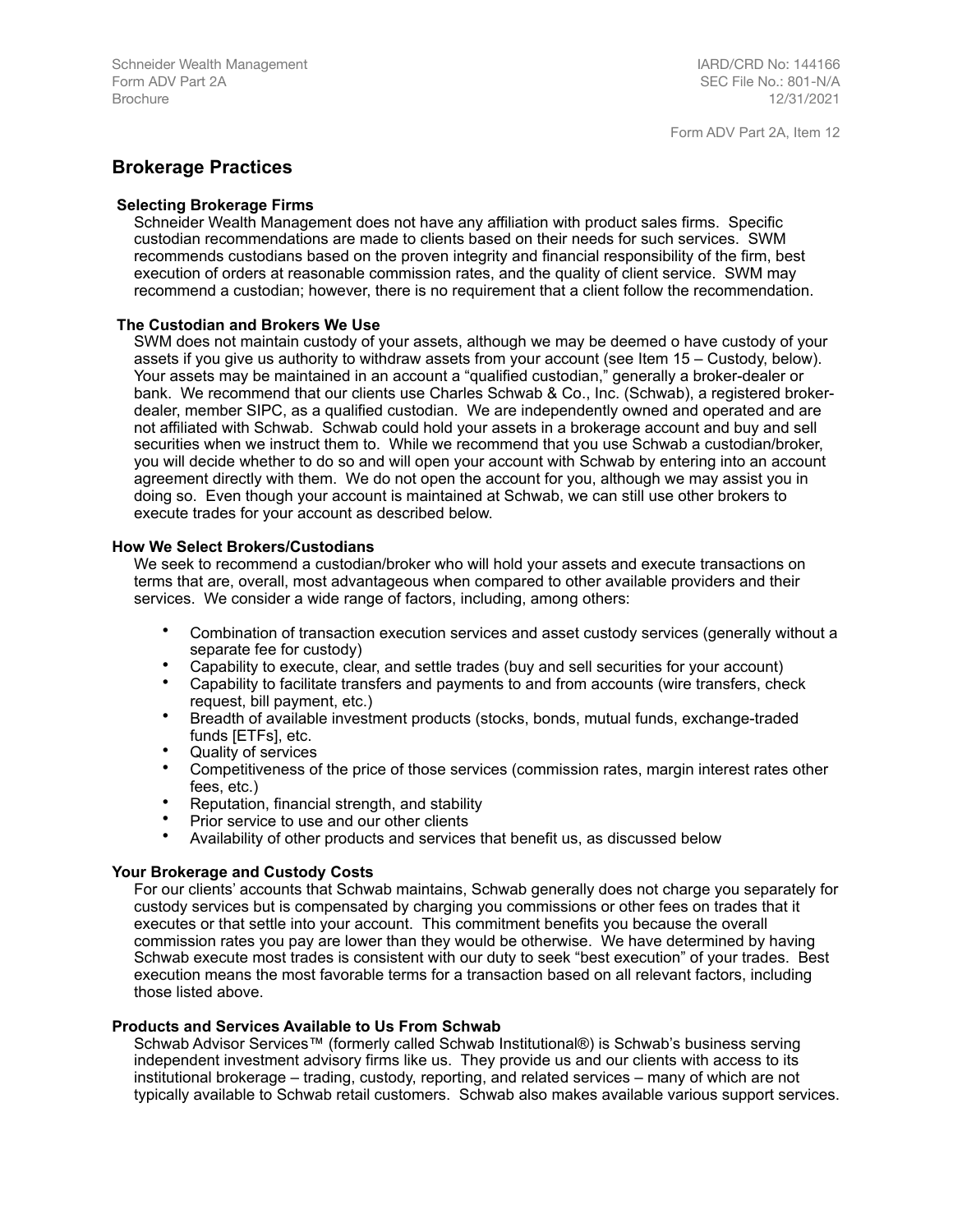IARD/CRD No: 144166 SEC File No.: 801-N/A 12/31/2021

Some of those services help us manage or administer our clients' accounts, while others help up manage and grow our business. Schwab's support services generally are available on an unsolicited basis (we do not have to request them) and at no charge to us as long as our clients collectively maintain a total of at least \$10 million of their assets in accounts at Schwab. If our clients collectively have less than \$10 million in assets at Schwab, Schwab may charge us quarterly fees of \$1,200. Follow is a more detailed description of Schwab support services:

#### **Services That Benefit You.**

Schwab's institutional brokerage services include access to a broad range of investment products, execution of securities transactions, and custody of client assets. The investment products available through Schwab include some to which we might not otherwise have access or that would require a significantly higher minimum initial investment by our clients. Schwab's services described in this paragraph generally benefit you and your account.

#### **Services That May Not Directly Benefit You.**

Schwab also makes available to us other products and services that benefit us but may not directly benefit you or your account. These products and services assist us in managing and administering our clients' accounts. They include investment research, both Schwab's own and that of third parties. We may use this research to service all or a substantial number of our clients' accounts, including accounts not maintained at Schwab. In addition to investment research, Schwab also makes available software and other technology that:

- Provide access to client account data (such as duplicate trade confirmations and account statements)
- Facilitate trade execution and allocate aggregated trade orders for multiple client accounts Provide pricing and other market data
- Facilitate payment of our fees from our clients' accounts
- Assist with back-office functions, record keeping, and client reporting services that generally benefit only us.

#### **Services that Generally Benefit Only Us.**

Schwab also offers other services intended to help us manage and further develop our business enterprise. These services include:

- **•** Educational conferences and events
- **•** Consulting on technology, compliance, legal, and business needs
- **•** Publications and conferences on practice management and business succession
- **•** Access to employee benefits providers, human capital consultants, and insurance providers

Schwab may provide some of these services itself. In other cases, it will arrange for third-party vendors to provide the services to us. Schwab may also discount or waive its fees for some of these services or pay all or a part of a third party's fees.

#### **Our Interest in Schwab's Services**

The availability of these services from Schwab benefits us because we do not have to produce or purchase them. We don't have to pay for Schwab's services so long as our clients collectively keep a total of at least \$10 million of their assets in accounts at Schwab. Beyond that, these services are not contingent upon us committing any specific amount of business to Schwab in trading commissions or assets in custody. The \$10 million minimum may give us an incentive to recommend that you maintain your account with Schwab, based on our interest in receiving Schwab's services that benefit our business rather than based on your interest in receiving the best value in custody services and the most favorable execution of your transactions. This is a potential conflict of interest. We believe, however, that our selection of Schwab as custodian and broker is in the best interests of our clients. Our selection is primarily supported by the scope, quality, and price of Schwab's services (see "How We Select Brokers/Custodians") and not Schwab's services that benefit only us. We do not believe that recommending our clients to collectively maintain at least \$10 million of those assets at Schwab in order to avoid paying Schwab quarterly service fees presents a material conflict of interest. The above benefits are not limited to those clients who may have generated a particular benefit although certain allocations are connected to particular clients or groups of clients. Some benefits are not proportionally allocated to any accounts that may generate different amounts of the benefits.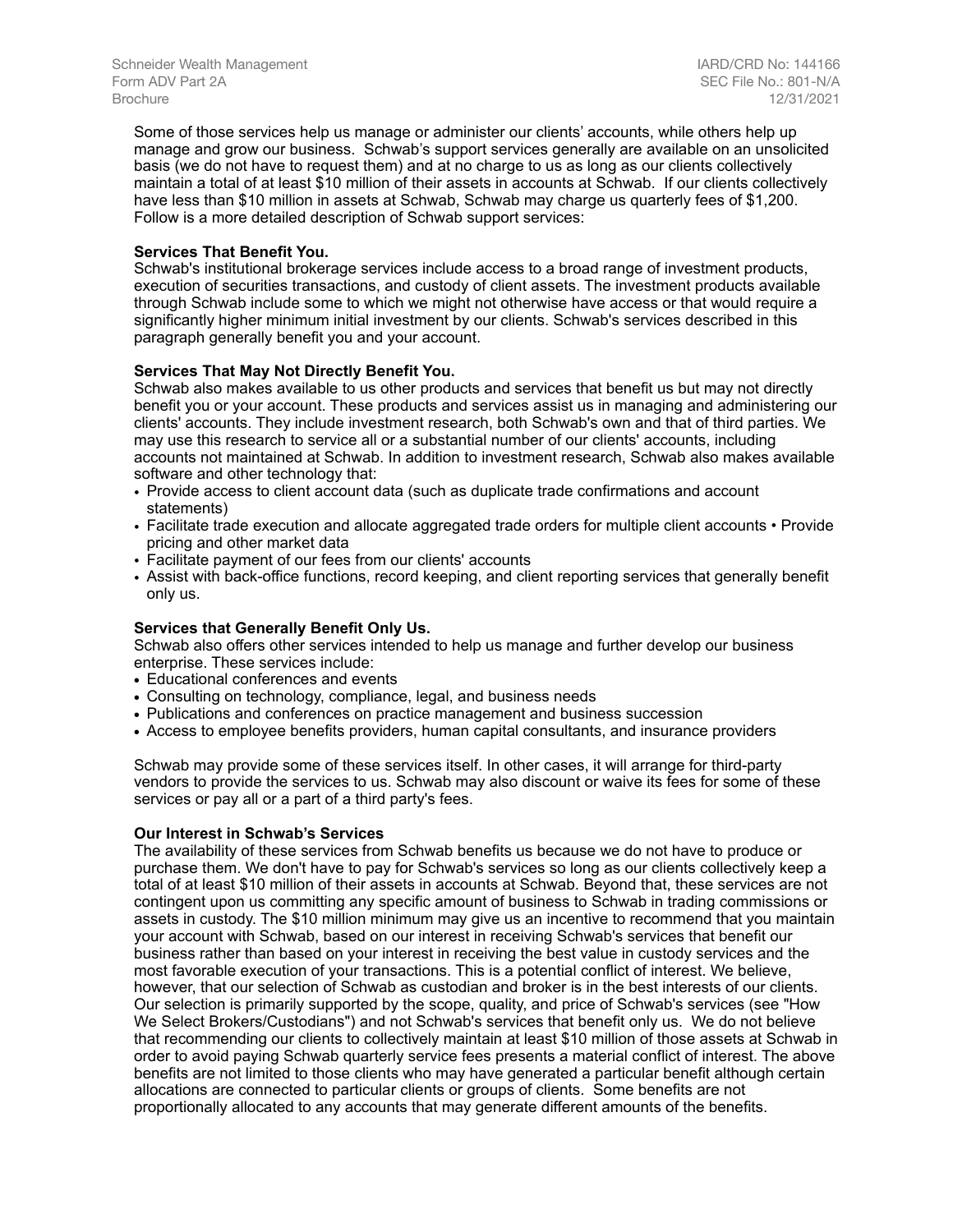#### **Brokerage for Client Referrals**

Schneider Wealth Management does not receive client referrals from a broker-dealer or custodian.

#### **Directed Brokerage**

SWM does not direct brokerage client transactions for any clients.

#### **Aggregate Orders**

SWM may aggregate orders of more than one client if it is determined that aggregation is in the best interests of the clients. Trade aggregation is usually sought to obtain lower commissions and costs or a better transaction price. The Firm does not aggregate securities transactions for client accounts unless it believes that aggregation is consistent with its duty to seek best execution and is consistent with the investment objectives and guidelines for the client accounts participating in the trade. When orders are aggregated, the price paid by each account is the average price of the order. Transaction costs are allocated to each client on a pro rata basis, based upon the ratio of the amount of particular issue of securities allocated to the account to the overall amount of that issue purchased. It is our policy that trades are not allocated in any manner that favors one group of similarly-situated clients over another. Client transactions may be aggregated according to custodial relationship in consideration of execution charges that may be imposed if trades are directed to a non-custodial broker-dealer for execution. Aggregated trades placed with different executing brokers may be priced differently. Because SWM manages more than one client account, there may be a conflict of interest over the allocation of investment opportunities among all accounts managed by SWM. SWM will attempt to resolve all such conflicts in a manner that is generally fair to all of its clients. SWM may give advice and take action with respect to any of its clients that may differ from advice given or the timing or nature of action taken with respect to any other client based upon individual client circumstances. It is SWM's policy, to the greatest extent practicable, to allocate investment opportunities over a period of time on a fair and equitable basis relative to all clients. SWM is not obligated to acquire for any client account any security that it or its owners, officers, members, employees or affiliated persons may acquire for their own accounts or for the account of any other client, if in the discretion of SWM based upon the client's financial condition and investment objectives and guidelines, it is not practical or desirable to acquire a position in such security for that account. The Firm and/or its associated persons may participate in such aggregated orders to the extent such employee trades are preauthorized and consistent with the Firm's code or ethics. There may be circumstances in which transactions on behalf of SWM or its associated persons may not, under certain laws and regulations, be combined with those of some of SWM's other clients. In such cases, neither SWM nor any associated person will effect transactions.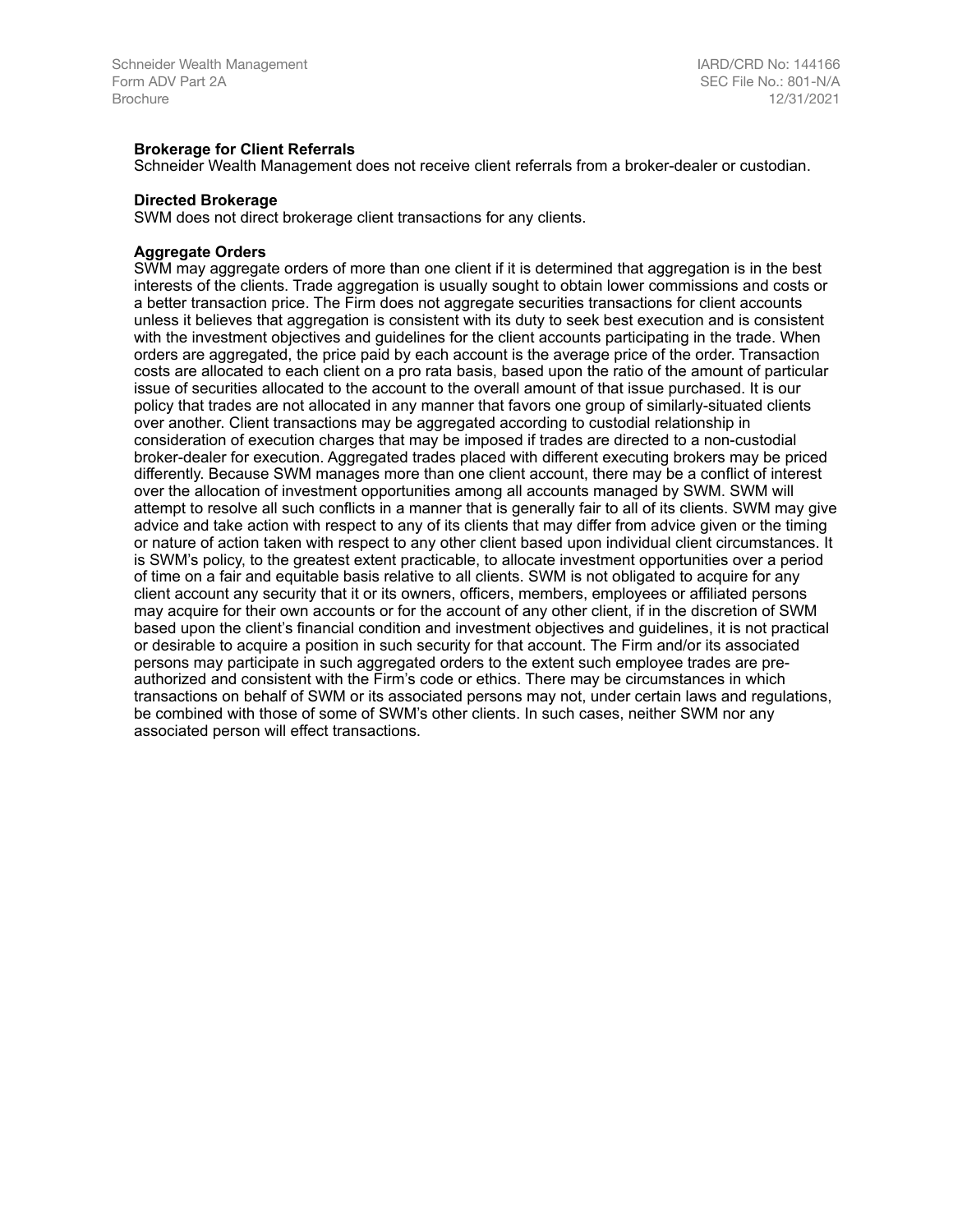### <span id="page-15-0"></span>**Review of Accounts**

#### **Periodic Review**

The frequency of reviews is individually negotiated with each client. Ongoing asset management clients are provided at the clients request with quarterly, semi-annual, or annual reviews, which vary in focus and may include asset allocation updates and rebalancing, performance reviews, tax and estate plan reviews, investment reviews, and more.

Project based clients may return at any time at their expense for an update of their current financial plan or for additional analysis.

Account reviews and investment plans are performed by Meredith Schneider.

#### **Review Triggers**

Occasionally account reviews for ongoing asset management clients are performed more frequently when market conditions dictate, or when a client's objectives change. A review may be triggered by a client request, changes in market conditions, new information about an investment, changes in tax laws, or other important changes.

#### **Regular Reports**

Written reports are sent to ongoing asset management clients based on their negotiated frequency of reviews. The reports may consist of an individualized letter summarizing the results of the review and our general thoughts on the economy, a statement of holdings from our portfolio accounting software, asset allocation analysis, tax-related information, updates to financial plan reports, portfolio graphs, or other reports as needed.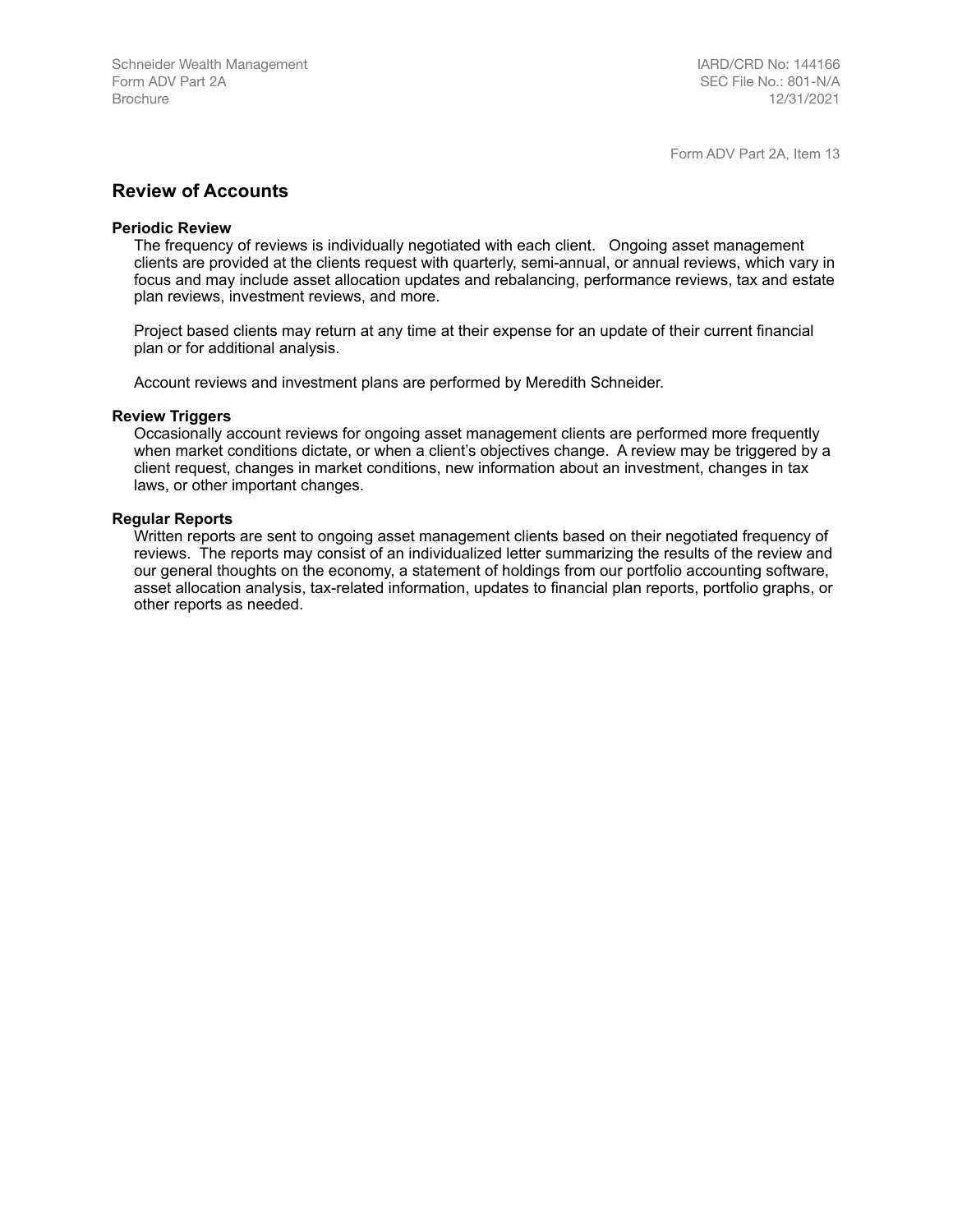## <span id="page-16-0"></span>**Client Referrals and Other Compensation**

#### **Incoming Referrals**

Schneider Wealth Management has been fortunate to receive many client referrals over the years. The referrals have come from current clients, estate planning attorneys, accountants, and other sources. The firm does not pay for referrals.

#### **Referrals to Other Professionals**

Schneider Wealth Management does not accept referral fees or any form of remuneration from other professionals when a prospect or client is referred to them.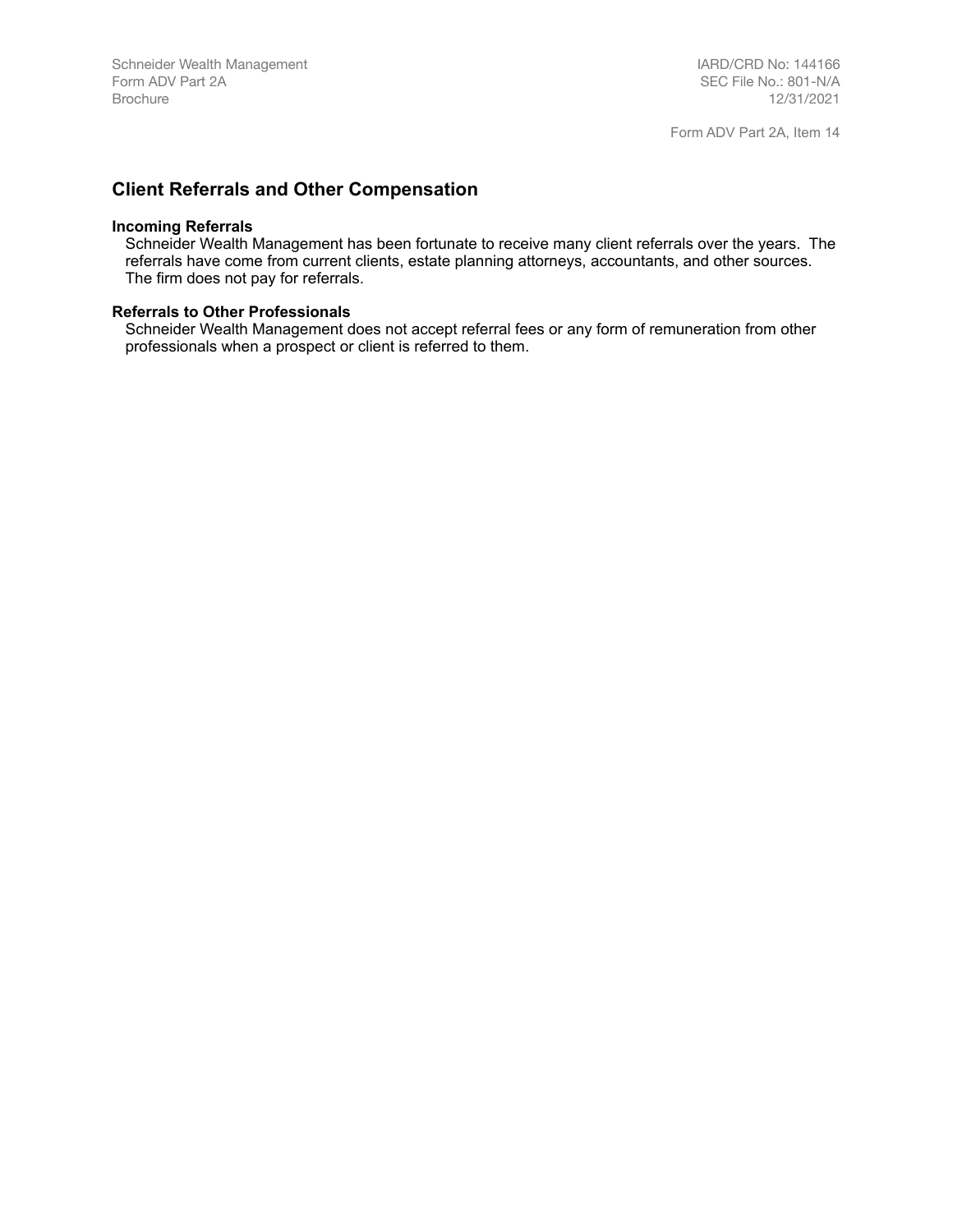## <span id="page-17-0"></span>**Custody**

Under government regulations, we are deemed to have custody of your assets if, for example, you authorize us to instruct Schwab to deduct our advisory fees directly from your account. Schwab maintains actual custody of your assets. You will receive account statements directly from Schwab at least quarterly. They will be sent to the email or postal mailing address you provided to Schwab. You should carefully review those statements promptly when you receive them. We also urge you to compare Schwab's account statements to the periodic portfolio reports you will receive from us.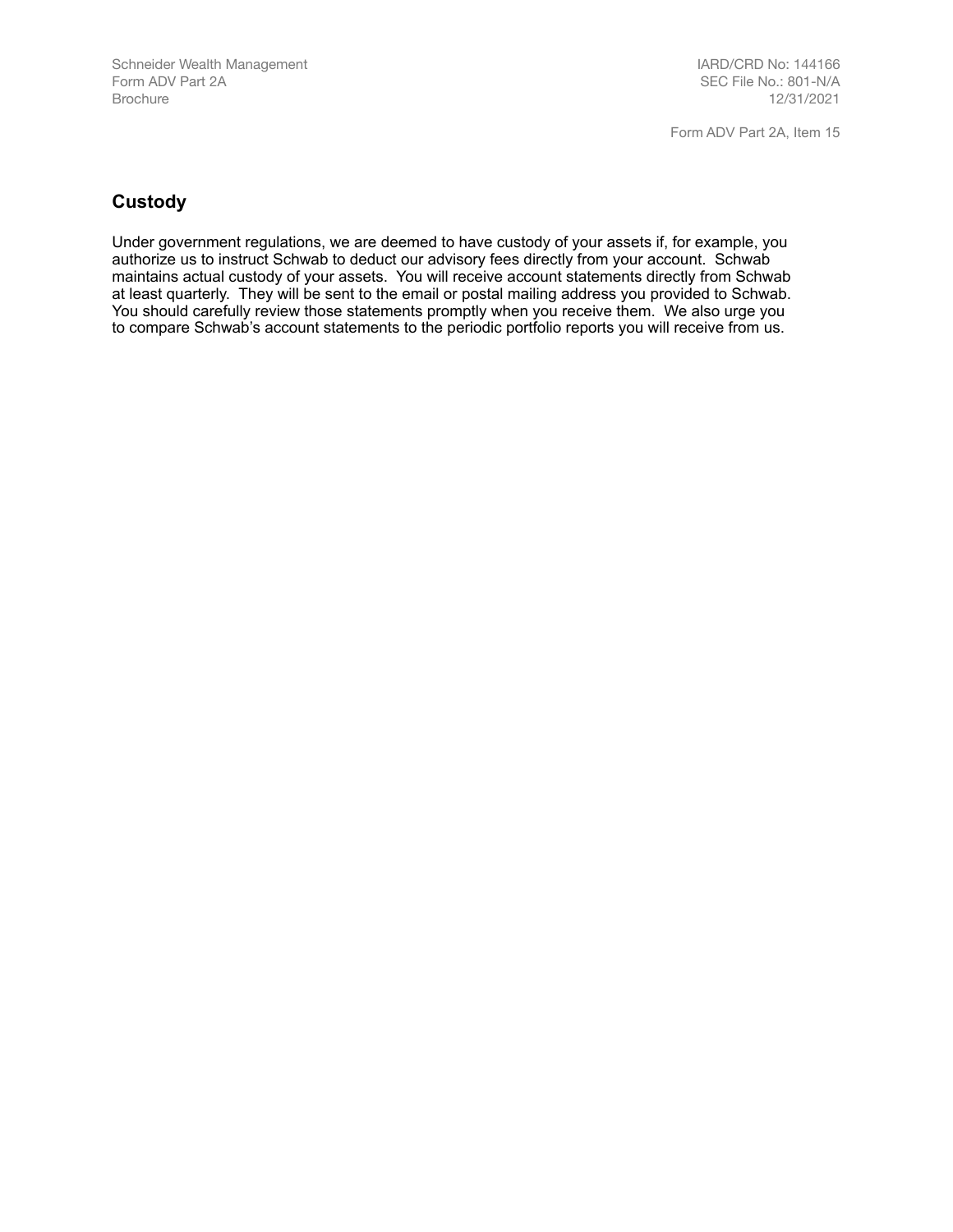### <span id="page-18-0"></span>**Investment Discretion**

#### **Discretionary Authority for Trading**

Schneider Wealth Management accepts discretionary authority to manage securities accounts on behalf of clients. SWM has the authority to determine, without obtaining specific client consent, the securities to be bought or sold, and the amount of the securities to be bought or sold. However, if discretionary authority of limited power of attorney has not been given, SWM consults with the client prior to each trade to obtain concurrence. Discretionary trading authority facilitates placing trades in clients' accounts on their behalf so that we may promptly implement the investment policy that they have approved. In most cases, clients are provided with an opportunity for review and discussion prior to implementation of recommendations.

Third party investment managers have full discretion over trades and do not consult with SWM or with clients before placing trades.

### **Limited Power of Attorney**

Clients must sign a limited power of attorney before SWM is given discretionary authority. The limited power of attorney is included in the qualified custodian's account application for our main custodians. For accounts not held with our main custodians, clients may sign a separate limited power of attorney document giving discretionary authority to SWM.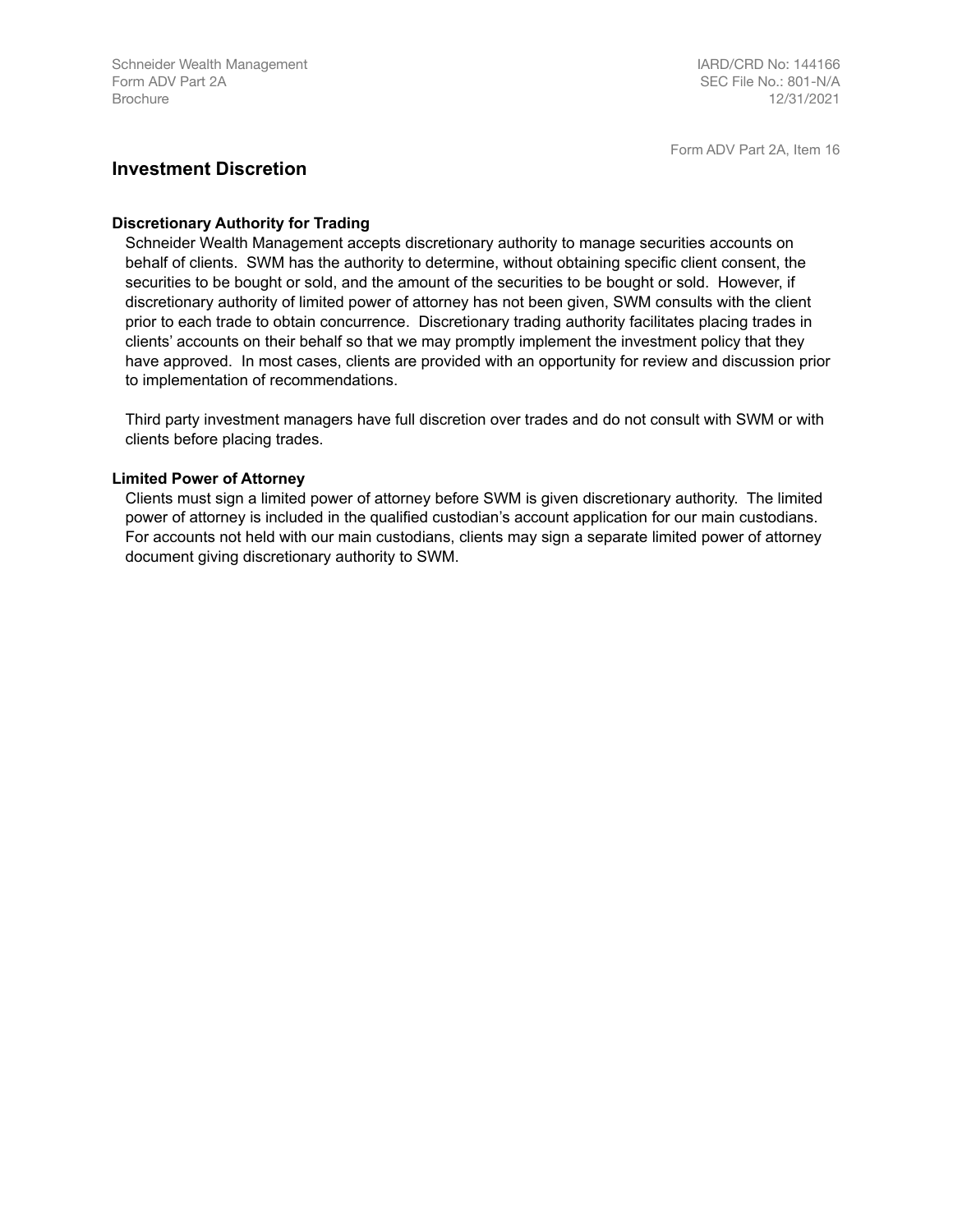# <span id="page-19-0"></span>**Voting Client Securities**

### **Proxy Voting of Client Securities**

It is SWM policy not to vote proxy solicitations received on behalf of clients from the issuers of securities held in client's account. All such solicitations will be forwarded to client for voting. Clients should contact SWM by phone or email with any questions about a particular proxy or solicitation.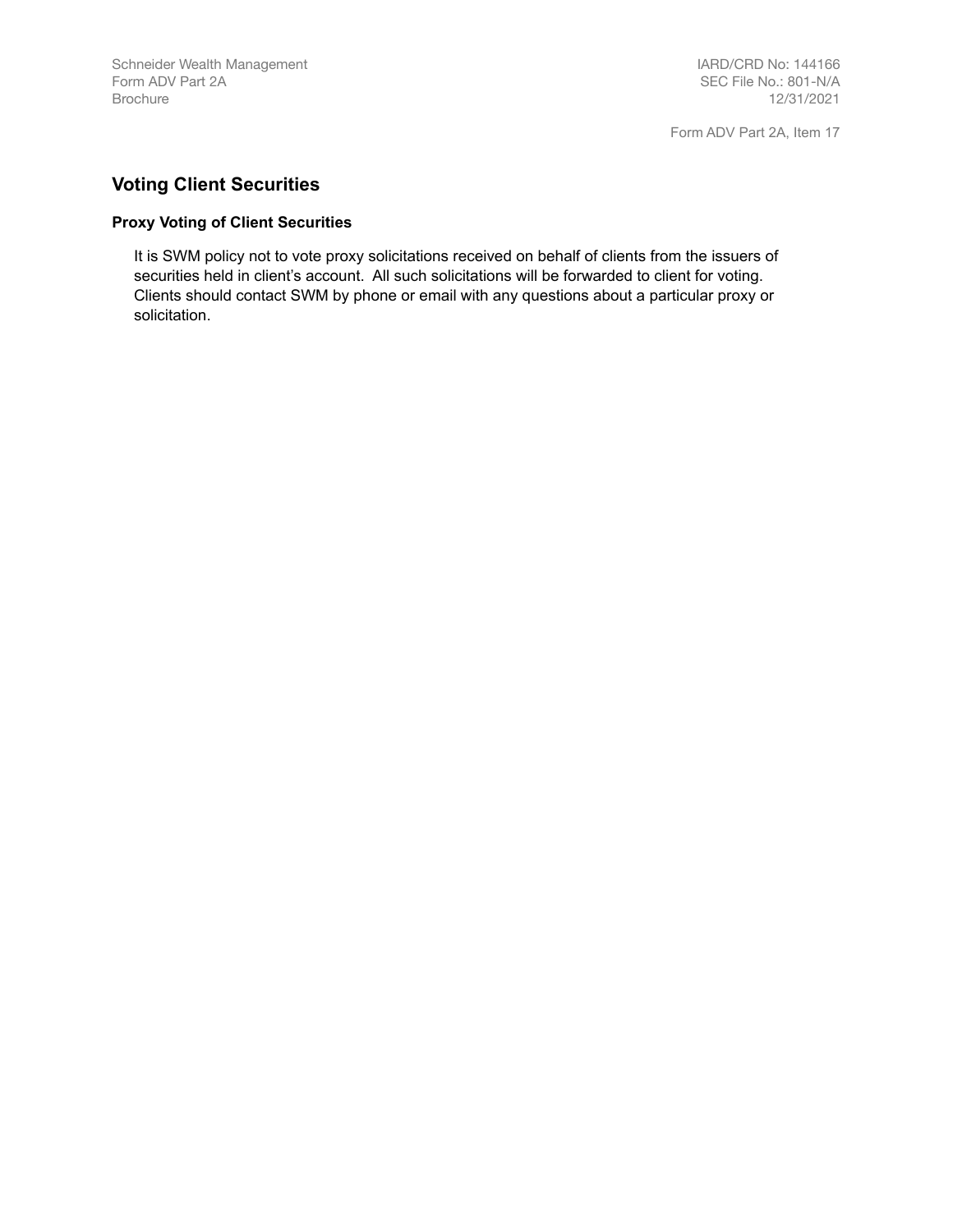## <span id="page-20-0"></span>**Financial Information**

#### **Financial Condition**

Schneider Wealth Management does not have any financial impairment that will preclude the firm from meeting contractual commitments to clients and has not been subject to a bankruptcy proceeding. A balance sheet is not required to be provided because SWM does not serve as custodian for client funds or securities, other than as described above, and does not require prepayment of fees of more than \$500 per client, six months or more in advance.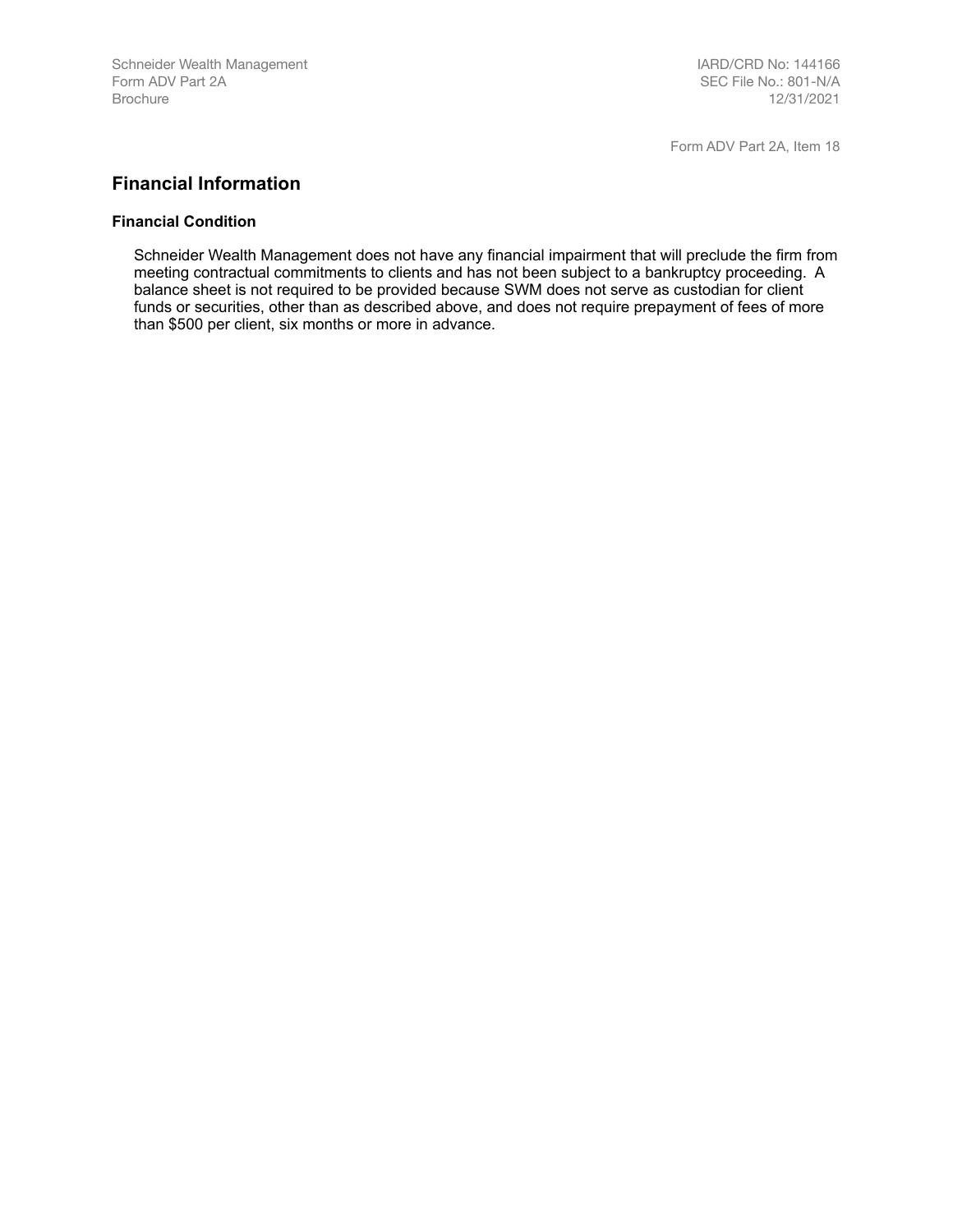## <span id="page-21-0"></span>**Requirements for State-Registered Advisers**

#### **Principal**

#### **MEREDITH H. SCHNEIDER**

#### **Education Background:**

- Yale University, New Haven, CT BA: Ethics, Politics and Economics
- Georgetown Law School, Washington, DC.
- Certified Financial Planner™

CERTIFIED FINANCIAL PLANNER™, CFP® and federally registered CFP (with flame design) marks (collectively, the "CFP® mark") are professional certification marks granted in the United States by Certified Financial Planner Board of Standards, Inc. ("CFP Board"). The CFP® certification is a voluntary certification; no federal or state law or regulation requires financial planners to hold CFP® certification.

To attain the right to use the CFP® marks, an individual must satisfactorily fulfill the following requirements:

- Education Complete an advanced college-level course of study addressing the financial planning subject areas that CFP Board's studies have determined as necessary for the competent and professional delivery of financial planning services, and attain a Bachelor's degree from a regionally accredited United States college or university (or its equivalent from a foreign university). CFP Board's financial planning subject areas include insurance planning and risk management, employee benefits planning, investment planning, income tax planning, retirement planning, and estate planning.
- Examination Pass the comprehensive CFP® Certification Examination. The examination, administered in 10 hours over a two-day period, includes case studies and client scenarios designed to test one's ability to correctly diagnose financial planning issues and apply one's knowledge of financial planning in real world circumstances;
- Experience Complete a least three years of full-time financial planning-related experience (or the equivalent, measured as 2,000 hours per year); and
- Ethics Agree to be bound by CFP Board's Standards of Professional Conduct, a set of documents outlining the ethical and practice standards for CFP® professionals.

Individuals who become certified must complete the following ongoing education and ethics requirements in order to maintain the right to continue to use the CFP® marks:

- Continuing Education Complete 30 hours of continuing education hours every two years, including two hours on the Code of Ethics and other parts of the Standards of Professional Conduct, to maintain competence and keep up with developments in the financial planning field; and
- Ethics Review an agreement to be bound by the Standards of Professional Conduct. The Standards prominently require that CFP® professionals provide financial planning services at a fiduciary standard of care. This means CFP®